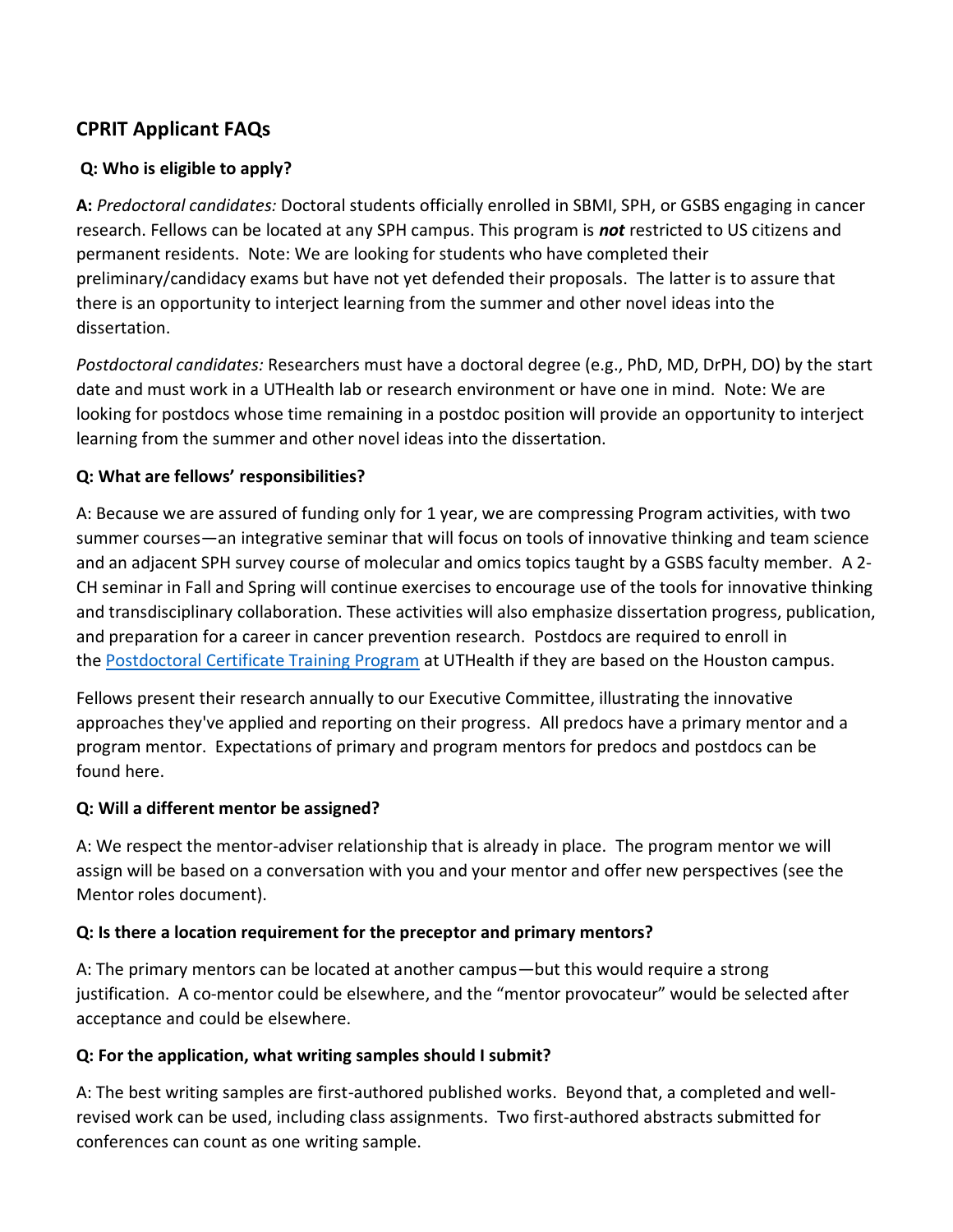### **Q: For the application, may I submit unofficial transcripts?**

A: Unofficial transcripts will suffice during the review of your application. If accepted to the fellowship, official transcripts will be required before you can be appointed. If you believe your official transcript will not arrive before the deadline, we suggest submitting unofficial transcripts with your application. Request official transcripts from your university as soon as possible. After selection, a delay in the receipt of official transcripts may postpone your appointment. This could cause you to not receive the benefits listed, such as in-state tuition and/or your tuition and fees paid for by the fellowship.

## **Q: I attended a university outside of the US. May I submit my transcript from this university?**

A: If you have attended a foreign university, your transcript needs to have been evaluated by an outside service and translated into English. If your application to GSBS, SBMI, or SPH contains this transcript, you can request an official version be forwarded to us. We will consider as official transcripts sent through the UTHealth application process and forwarded to us directly.

### **Q: Do letters of recommendation need to be sent directly by the recommender?**

A: Although we will accept letters sent directly by you, this practice is *strongly discouraged*. Similar to submitting unofficial transcripts, if you are selected for the fellowship, we will need to receive the letter of recommendation directly from the recommender before you are officially appointed for the fellowship. After selection, a delay in the receipt of letters of recommendation sent directly by the recommender may postpone your appointment. This could cause you to not receive the benefits listed, such as in-state tuition and/or your tuition and fees paid for by the fellowship.

#### **Q: Do applications and all supplemental application materials need to be sent electronically?**

A: This is the preferred route. Submit the application and all supplemental materials electronically to: [CPRITFellowships@uth.tmc.edu.](mailto:CPRITFellowships@uth.tmc.edu) Please follow the directions listed on the application regarding the naming convention of files. Official transcripts may either be emailed (if your institution participates in this practice) or sent directly to:

Attn: Kandace Parks University Center Tower 7000 Fannin Street UCT 2510J Houston, TX 77030

## **Q: I was selected for an interview. How should I prepare?**

A: Interviews are conducted by groups from the Executive Committee, as well as current fellows. Expect broad questions, e.g., what is an innovation (in any field) that you admire and why? If you received a research grant, what would you do? What is the most innovative thing that you have done—in any aspect of your life? Why have you applied for this particular training program? …etc. It would also be worthwhile figuring out how to state your project and career goals succinctly in case you are asked to restate them.

Some resources to review include [Dr. Ness' TEDtalk](https://www.tedmed.com/talks/show?id=526207) and [Dr. Ness' online course in innovative](https://www.edx.org/course/reinvent-yourself-unleash-your-creativity)  [thinking.](https://www.edx.org/course/reinvent-yourself-unleash-your-creativity) This Massive Open-Online Course (MOOC) is hosted on the edX platform and worthwhile to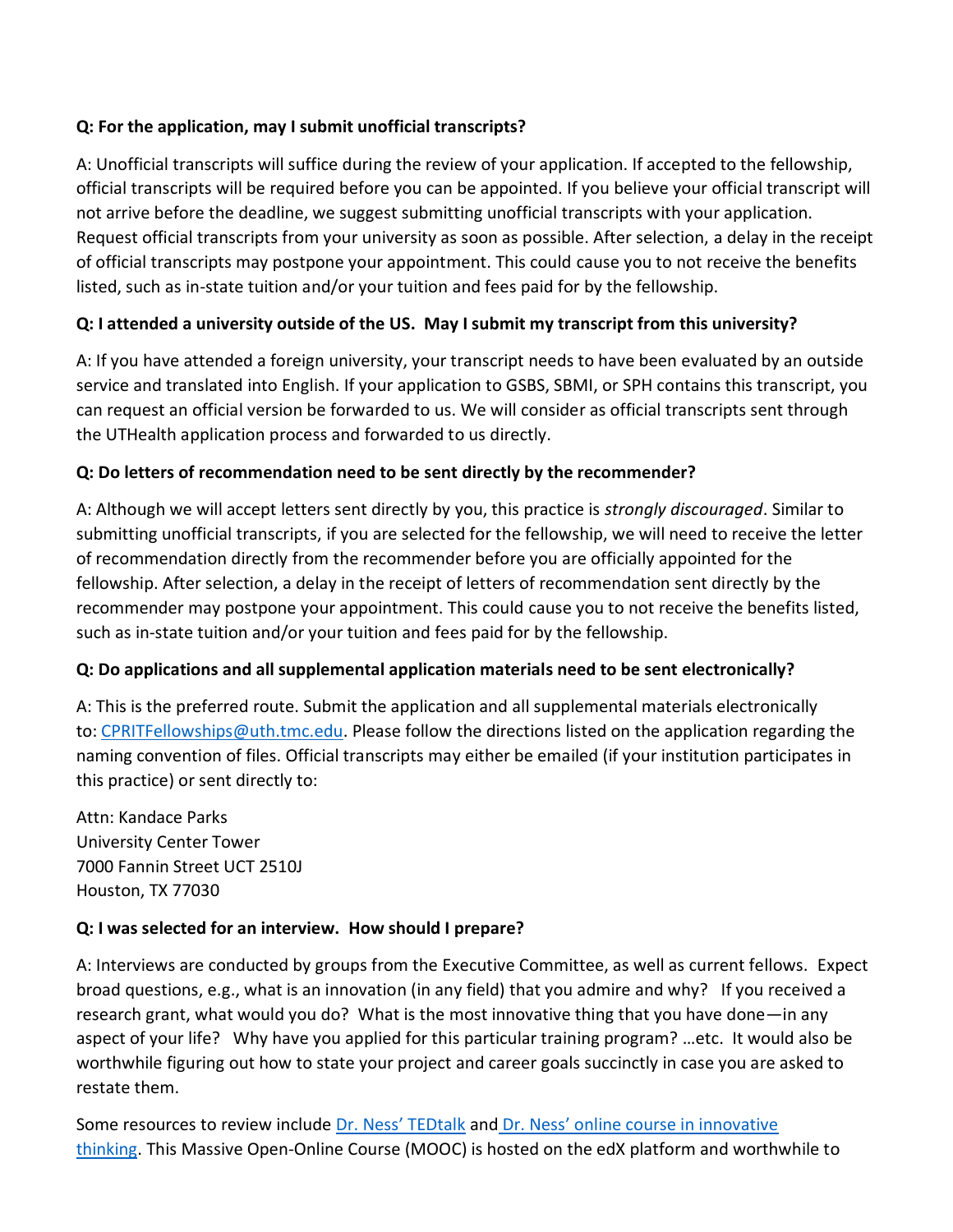review since this fellowship is based on her method of innovative thinking. All applicants invited for an interview will have an orientation session with Dr. Mullen prior to the interview.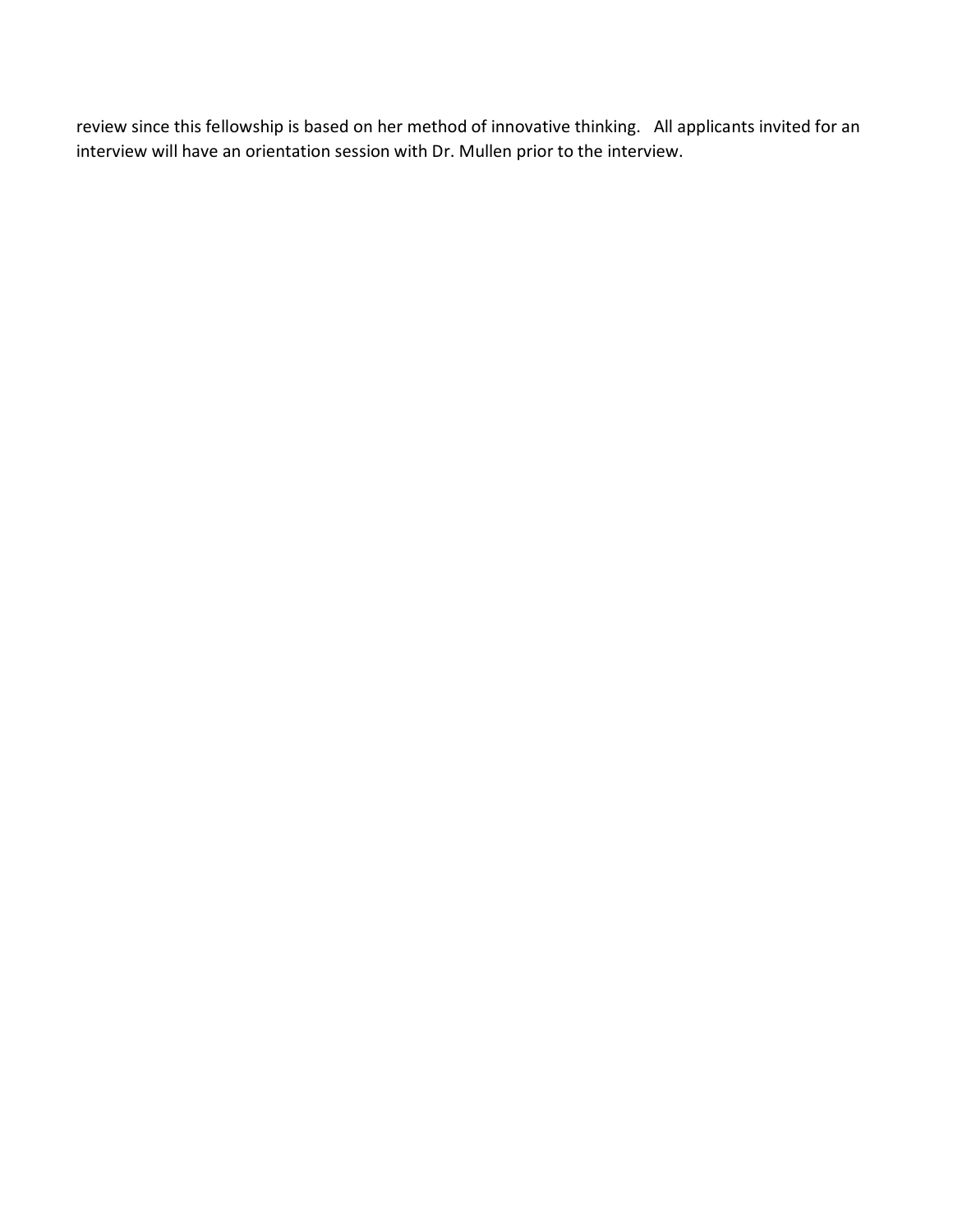## **Mentor Roles**

#### **UTHealth-CPRIT Cancer Prevention Research Innovation Training Program Primary Mentor**

The role of a primary mentor does not differ significantly from mentoring best practice. As articulated by the AAMC and endorsed by this training program,

Effective mentoring is crucial for graduate school trainees as they begin their scientific careers. Faculty mentors must commit to dedicating substantial time to graduate students to ensure their scientific, professional, and personal development. A relationship of mutual trust and respect should be established between mentors and graduate students to foster healthy interactions and encourage individual growth. Effective mentoring should include teaching the scientific method, providing regular feedback in the form of praise and constructive criticism to foster individual growth, teaching the "ways" of the scientific enterprise, and promoting students' careers by providing appropriate opportunities. Additionally, good graduate school mentors should be careful listeners, actively promote and appreciate diversity, possess and consistently exemplify high ethical standards, recognize the contributions of students in publications and intellectual property, and have a strong record of research accomplishments and financial support.

This program asks the Primary Mentor to

Attend an orientation that explains the Program goals; tools of innovative thinking and the evidence for them; and expectations of trainees, mentors, and Program directors.

Ensure that mutually agreed upon expectations and goals are in place at the outset of the training period for each trainee through an individual career development plan, which should be substantially completed within 90 days of the appointment date, with updates semi-annually with the progress report. Expectations include

Complete an original dissertation that contributes to innovation in cancer prevention;

Complete PH 5020, Innovative Thinking in the first 3 months of the initial appointment and assist in teach- ing the course annually, thereafter;

Complete a research ethics course;

Enroll in the Integrative Seminar (PH1498 Pre/Post-Doctoral Seminar) all the fall, spring, and summer terms during all the years the trainee is supported by the fellowship;

Take other courses as appropriate to the degree program and suggested by the Primary and Program Co-Mentor;

Meet the requirements of the requirements for their doctoral degree, making timely progress;

Prepare and submit at least 1 first-authored and 1 co-authored manuscript per year;

Make at least 1 poster/paper presentation at a national meeting during the fellowship;

Keep up to date all training and certification required by UTHealth and UT MD Anderson (if applicable), and submit certificates to [CPRITFellowships@uth.tmc.edu;](mailto:CPRITFellowships@uth.tmc.edu)

Acknowledge CPRIT funding on papers, other publications, and presentations made while or owing tothe support of the training program; (NB: This can read "Trainee was partially supported by Cancer Prevention Research Institute of Texas Training Grant #RP140103.")

Support the trainee's research and supplementary travel.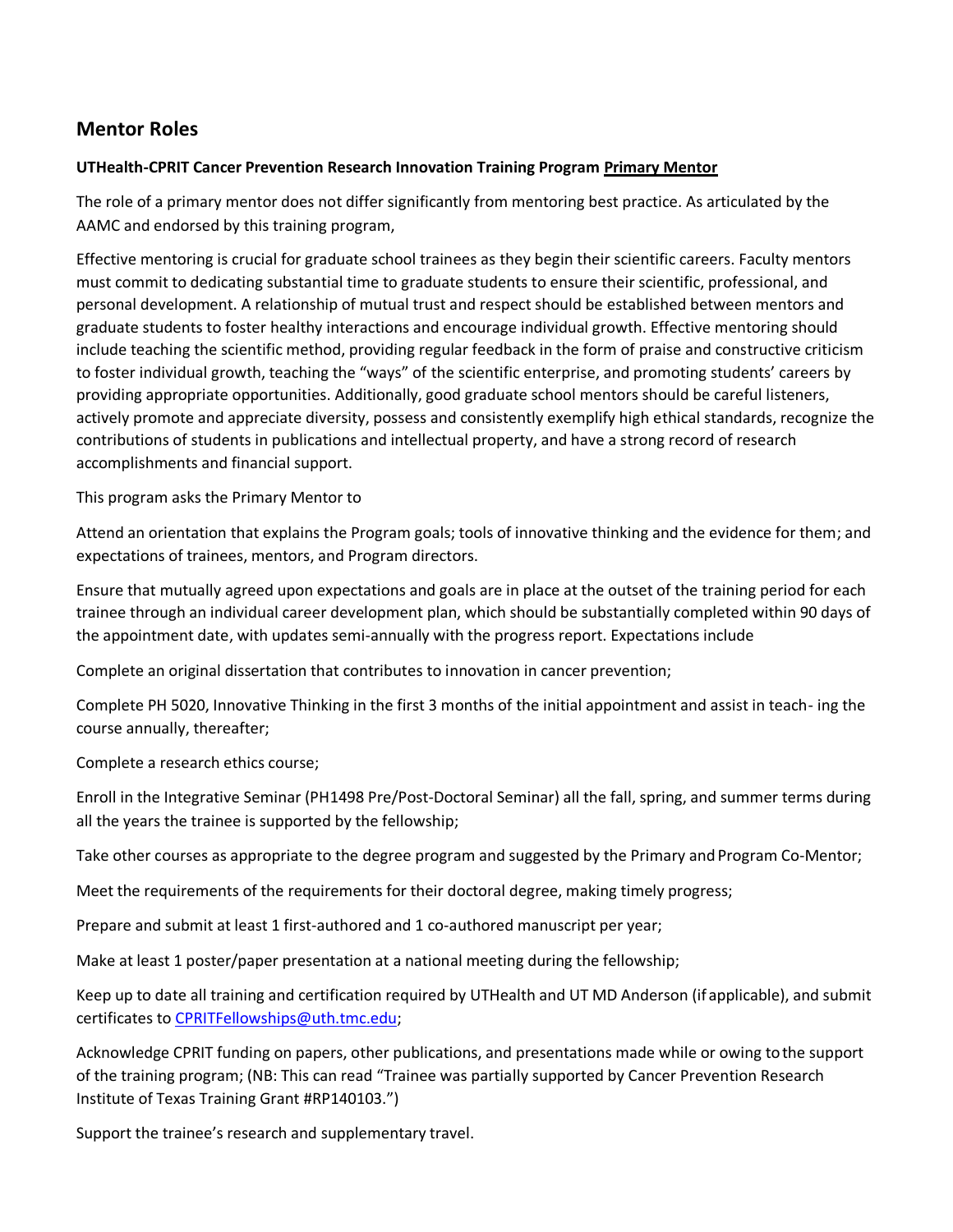

Meet with the trainee at least weekly and formally review progress at least quarterly.

Submit written progress notes to accompany the trainee's semi-annual progressreport.

#### Traditional Co-Mentors

Doctoral training programs use Co-Mentors (dissertation committee members). They are typically selected because they are familiar with the area of the trainee's research and contribute from this perspective. The traditional training program aims for its predocs to make an independent contribution to *the field,* and it thus makes sense to have experts in the field, including those for Program supported trainees. Some graduate student committees use an 'outside' member, but these are often selected to maintain quality control and common standards across different disciplines within a graduate school.

Some programs require Co-Mentors who advise the trainee to foster inter-disciplinary training as desired by the particular program. The intent is often to help the trainee use a new research approach(es), technique, model system, type of analysis, etc. to address a problem. Even in such cases there is typically some conceptual similarity between the Co-Mentors.

#### **Program Co-Mentor (Mentor** *Provocateur***)**

In contrast, CPRIT Co-Mentors are *not* intended to be experts in a trainee's field of research nor to direct the trainee's research in the same sense as the Primary Mentor. Rather they should be

Well-rounded investigators who: (1) are critical, thinkers, (2) have good listening and communication skills, and (3) a track record of innovation in their research and teaching.

Investigators with a perspective substantially and intentionally different than the primary mentor, and ideally from a discipline or background that has not frequently been coupled with the expertise of the primary advisor in interdisciplinary training programs.

*Provocateurs* who can challenge assumptions (conscious or otherwise) the trainee may make in defining or approaching the doctoral research, even if the assumptions are widely held in the discipline of the primary mentor, and stimulate the trainee to consider alternate approaches, especially those not previously used in similar research.

In some instances the Program Co-Mentor's suggestions will likely turn out to be naïve, "off the wall", or not very helpful other than to provoke the trainee to consider conceptualizing a problem differently and/or reinforce any assumptions he/she has made. The intent is for the Program Co-Mentor to stimulate the trainee to think in novel, creative ways about defining or approaching a research question(s) during his/her training.

Also important is what these mentors are not to be. They are not meant to be co-equal with the Primary Mentor in terms of advising the trainee about the course of the research or to have 'veto' authority over aspects of the research. Again, their goal is to provoke and stimulate the trainee to different ways of thinking but not to unduly or unilaterally direct the trainee's research.

The goals of this training grant, i.e., teaching creativity and stimulating novel, innovative research and the role of Program Co-Mentor must also be considered in the context of a trainee just beginning a re-